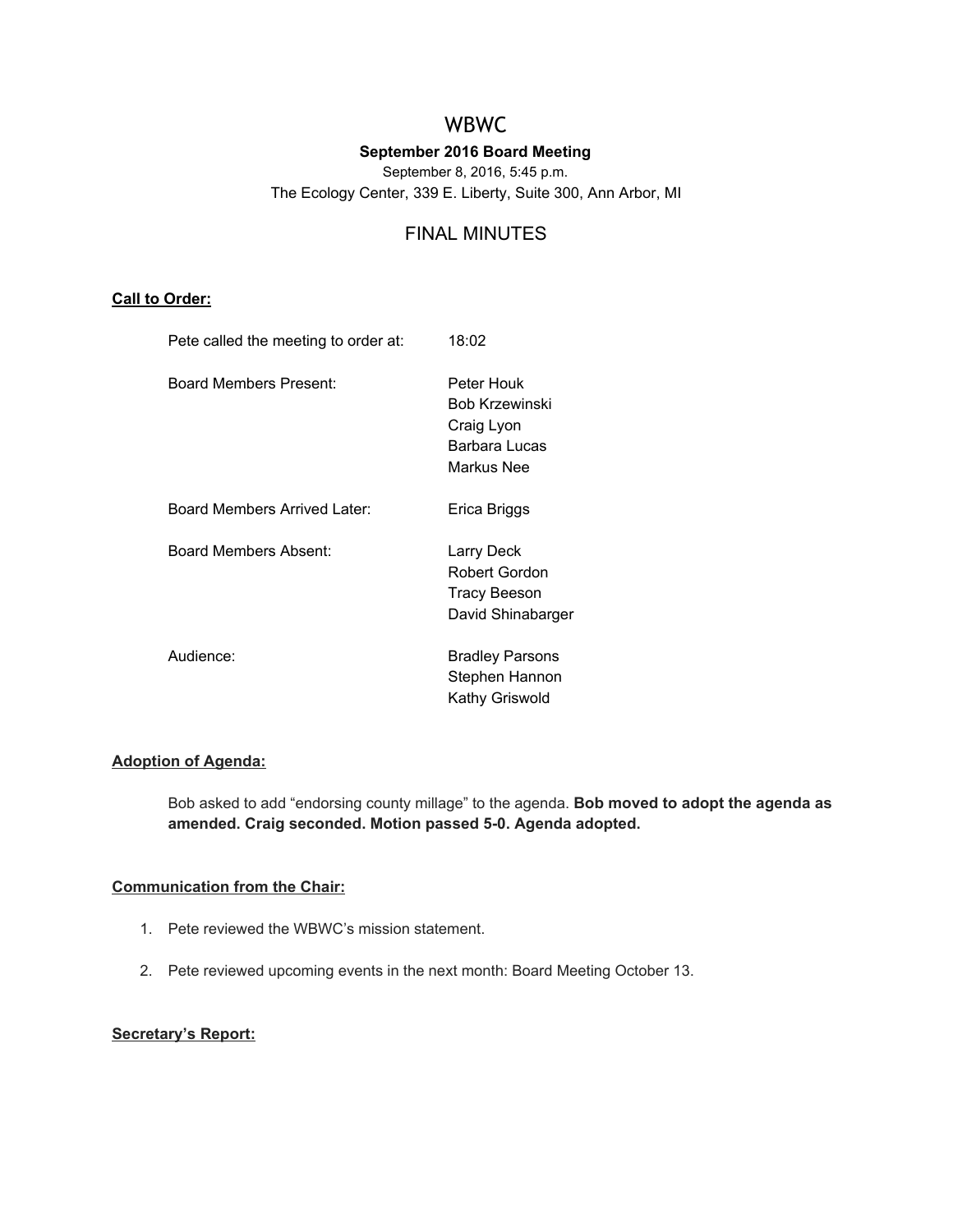- 1. July Minutes **Bob moved to approve the July 2016 Board meeting minutes. Craig seconded. Motion passed 5-0, July 2016 Minutes adopted.**
- 2. Markus gave a reminder of upcoming deadlines:
	- a. October 1, Michigan Non-Profit Renewal/Annual Report due. We think Robert has this. Bob recommended filling it out online instead of by mail.
	- b. Newsletter deadline October 1, for publication October 15.
	- c. Annual meeting is scheduled for November 2, 2016 at Conor O'Neill.

# **Nominating Committee:**

1. Erica and Pete have been working on finding a guest speaker. Brad recommended the new City Administrator, Howard Lazarus, to talk about how Austin was able to achieve LAB Gold tier during his previous position.

# **Education Committee:**

- 1. Barbara prepared a letter to driver's training instructors offering WBWC's educational materials for use in teaching pedestrian and bicyclist laws and awareness. The Board reviewed the letter and supported it. There was discussion about how to sign the letter. The Board recommended Barbara sign, as Education Committee chair.
- 2. Bradley reported on attempts to get University of Michigan orientation involved in bicycle safety education. Strategy is to have direction for orientation come from within the University. Also, Bradley mentioned a separate (but complementary) initiative to collaborate on bicycle issues with the University. A meeting has been set up for next Friday between Common Cycle, Erica Briggs, several UM officials, and Eli Cooper.
- 3. Barbara is still exploring options of safety equipment and visibility. Is testing a helmet with built-in lights and a reflective triangle. Barbara is considering collaborating with local vendors in town about stocking recommended products. Barbara will talk to Travis at Wheels In Motion about this.

# **Government Relations Committee:**

1. Update on Crosswalk Guidelines - Erica reported that the City has held public meetings to get input about crosswalk guidelines. Craig reported that Washtenaw County is setting up a meeting with MDOT and other government organizations to achieve the same goal (crosswalk consistency and quality) in preparation for Washtenaw Avenue crosswalk improvements.

Kathy reported that the City Administrator is working on: vulnerable road users laws, correcting improper crosswalk signs, and tightening up the language on signage.

Erica reported that there was also a meeting with the City Administrator and the Save Our Streets group, that went productively. The community needs to communicate priorities. Needs a high profile easily supportable project to inspire people.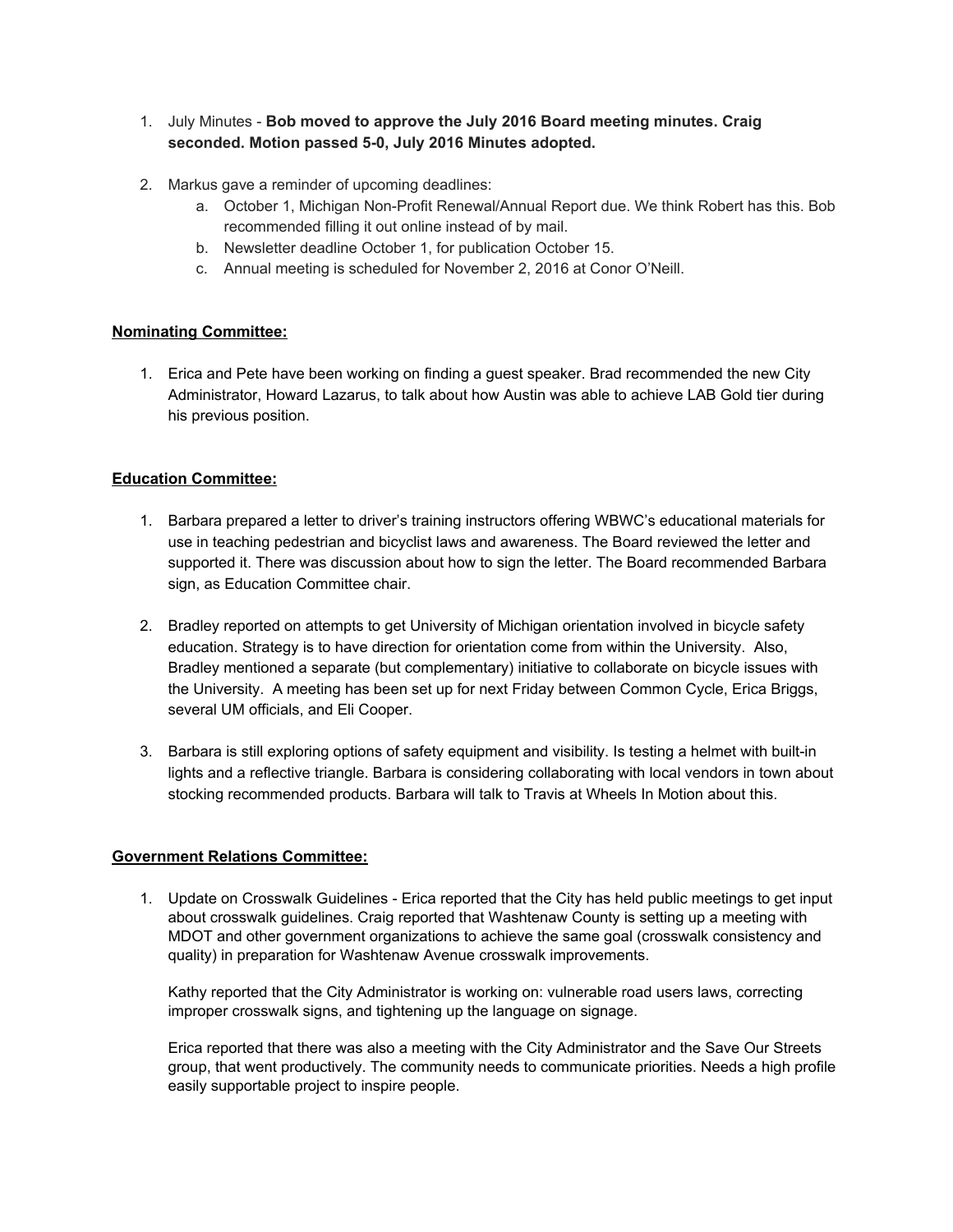- 2. Bob sent out email from John Lindenmeyer about a key committee hearing on September 20 regarding vulnerable users, 5-foot passing, and driver education legislation as proposed by the LMB. [\(http://bikeleague.org/TakeAction?vvsrc=/campaigns/46978/respond](http://bikeleague.org/TakeAction?vvsrc=/campaigns/46978/respond)) **Bob moves that WBWC endorses and supports vulnerable users, 5-foot passing, and driver education legislation as proposed by the LMB. Erica seconded. Motion passed 6-0.**
- 3. Bob brought materials regarding Washtenaw County Road/Non-Motorized Millage Endorsement for non-motorized organizations to use to share and communicate. **Bob moved that we approve the resolution, Erica seconded. Motion passed 6-0. Full text as follows:**
	- a. *Whereas, appearing on the November 8th, 2016 ballot in Washtenaw County will be a proposal for a four-year road and non-motorized path millage (named the "Washtenaw Road Funding Solution") that would have 20% of the revenue generated (approximately \$1.4 million a year) to fund improvements to the County's non-motorized network, and*

*Whereas, Non-motorized projects funded under this ballot issue, will include, but are not limited to pathways (such as the Border To Border Trail), bike lanes, widened shoulders, lighted crosswalks and sidewalks, and*

*Whereas, keeping in mind that the local funds raised by the millage would be \$1.4 million a year, this amount could be leveraged to secure up to \$7 million a year in State or federal non-motorized grants;*

*Therefore Be It Resolved that the \_WBWC\_ endorses the Washtenaw Road Funding Solution millage that will appear on the November 8th, 2016 ballot in Washtenaw County, and*

*Be It Further Resolved that we urge everyone interested in more and improved non-motorized facilities in Washtenaw County to vote in favor of this millage on November 8 th .*

# **Bicycle Advisory Council:**

- 1. Next steps for BAC Pete, Erica, and Bradley met to figure out next steps. Pete proposes a small group meeting with a few people from WBWC. Erica communicated that Common Cycle would like to increase the momentum behind this group, and create actual collaboration. Change the scope to focus on Ann Arbor based organizations instead of County-wide.
- 2. Bike Co-op Common Cycle is still working on finding a space.

#### **Communications Committee:**

- 1. Newsletter deadline and content Deadline is October 1. Articles need to get to David and Bob.
- 2. AA News/MLive coverage of bike crashes Peter suggested adding links to the articles on the WBWC website.